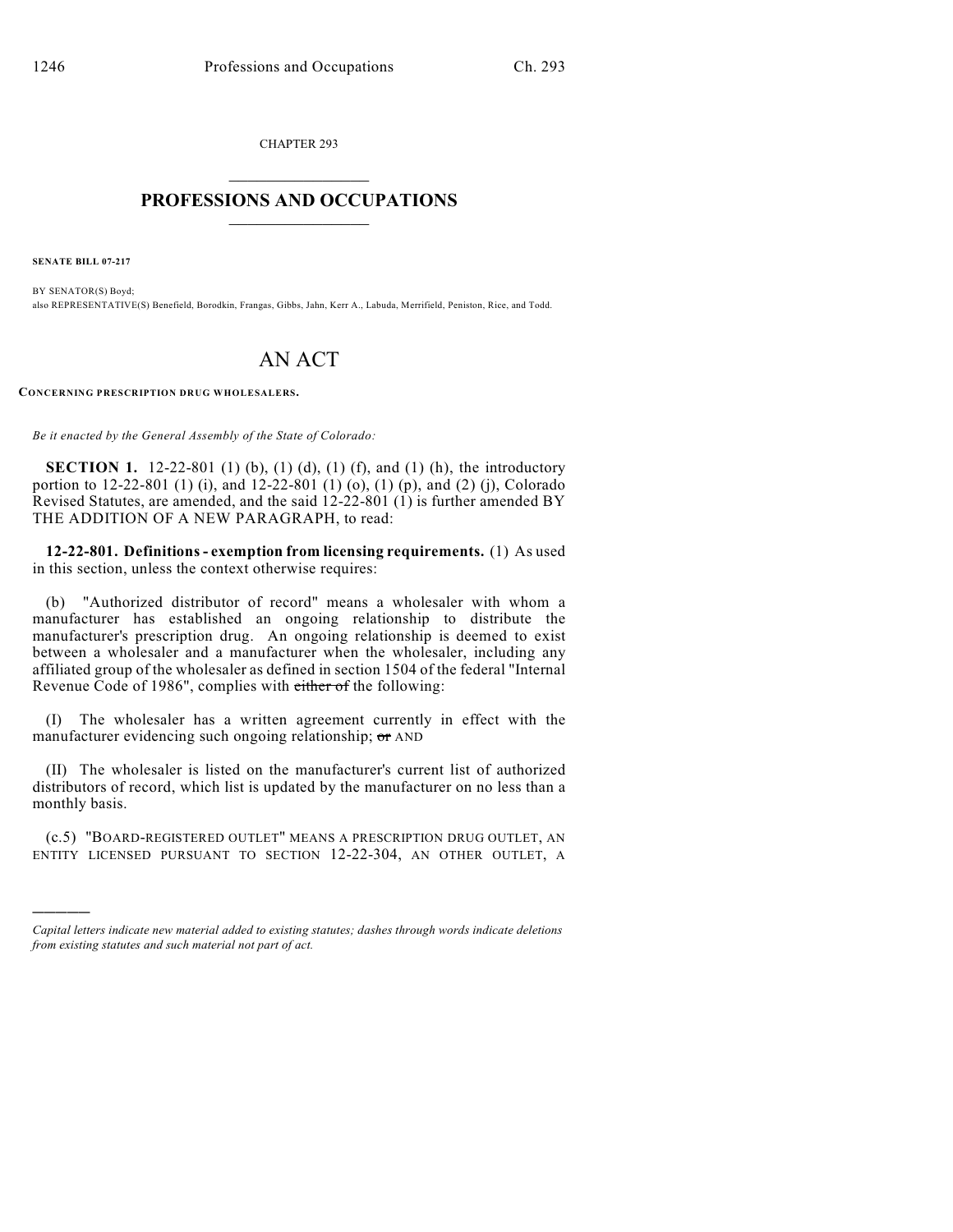## NONRESIDENT PRESCRIPTION DRUG OUTLET, A WHOLESALER, OR A MANUFACTURER.

(d) "Chain pharmacy warehouse" means a physical location for prescription drugs that acts as a central warehouse and performs intracompany sales or transfers of such drugs to a group of chain pharmacies or other chain pharmacy warehouses that are under common ownership or control. NOTWITHSTANDING ANY OTHER PROVISION OF THIS PART 8, A CHAIN PHARMACY WAREHOUSE RECEIVING DISTRIBUTIONS ON BEHALF OF, OR MAKING DISTRIBUTIONS TO, AN INTRACOMPANY PHARMACY IS NOT REQUIRED TO BE AN AUTHORIZED DISTRIBUTOR OF RECORD TO BE CONSIDERED PART OF THE NORMAL DISTRIBUTION CHANNEL.

(f) "Drop shipment" means the sale by a manufacturer of the manufacturer's prescription drug, that manufacturer's third-party logistics provider, or that manufacturer's exclusive distributor to a wholesaler whereby the wholesaler takes title to, but not possession of, such prescription drug and the wholesaler invoices the pharmacy or chain pharmacy warehouse BOARD-REGISTERED OUTLET OR PRACTITIONER AUTHORIZED BY LAW TO PRESCRIBE THE PRESCRIPTION DRUG and the pharmacy or chain pharmacy warehouse BOARD-REGISTERED OUTLET OR THE PRACTITIONER AUTHORIZED BY LAW TO PRESCRIBE THE PRESCRIPTION DRUG receives delivery of the prescription drug directly from the manufacturer of such drug, that manufacturer's third-party logistics provider, or that manufacturer's exclusive distributor.

(h) "Manufacturer's exclusive distributor" means anyone who contracts with a manufacturer to provide or coordinate warehousing, distribution, or other services on behalf of a manufacturer and who takes title to the manufacturer's prescription drug but who does not have general responsibility to direct the sale or disposition of the manufacturer's prescription drug. Such manufacturer's exclusive distributor must SHALL be licensed as a wholesaler under this part 8 AND TO BE CONSIDERED PART OF THE NORMAL DISTRIBUTION CHANNEL, SHALL ALSO BE AN AUTHORIZED DISTRIBUTOR OF RECORD.

(i) "Normal distribution channel" means a chain of custody for a prescription drug that goes DIRECTLY OR BY DROP SHIPMENT from a manufacturer of the prescription drug to:

(o) "Specialty wholesaler" means a person who exclusively distributes a prescription drug to a specific group of specialty pharmacies or licensed practitioners and who has certified to the board that the distribution of such products will only occur in the limited situations described herein IN THIS PARAGRAPH (0). Such specialty wholesale distributors shall be separately licensed and designated as specialty wholesale distributors by the board.

(p) "Third-party logistics provider" means anyone who contracts with a manufacturer to provide or coordinate warehousing, distribution, or other services on behalf of a manufacturer but does not take title to a prescription drug or have general responsibility to direct the prescription drug's sale or disposition. A third-party logistics provider must SHALL be licensed as a wholesale distributor under this part 8.

(2) For the purposes of this part 8, "wholesale distribution" means distribution of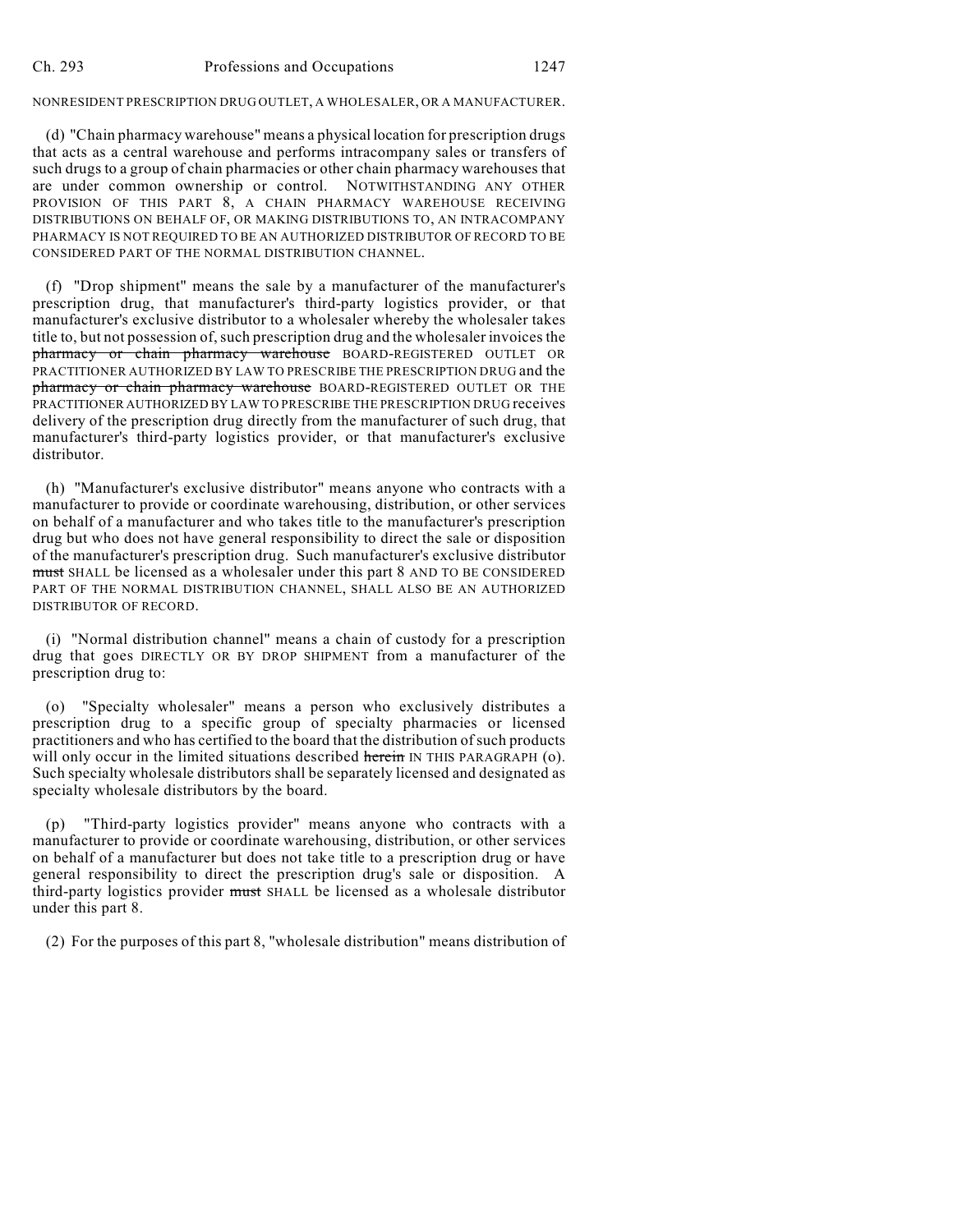prescription drugs to persons or entities other than a consumer or patient. "Wholesale distribution" does not include:

(j) Drop shipments of a prescription drug from a manufacturer, that manufacturer's third-party logistics provider, or that manufacturer's exclusive distributor to a pharmacy or chain pharmacy warehouse;

**SECTION 2.** 12-22-802 (1), the introductory portion to 12-22-802 (3) (a), and 12-22-802 (3) (b) and (4), Colorado Revised Statutes, are amended to read:

**12-22-802. Wholesaler license requirements.** (1) A wholesaler that resides in this state shall be licensed by the board. A wholesaler that does not reside in this state shall be licensed in this state prior to engaging in the wholesale distribution of prescription drugs in this state. The board shall exempt a manufacturer and that manufacturer's third-party logistics providers to the extent involving that manufacturer's drugs under contract from any licensing QUALIFICATIONS and other requirements, INCLUDING THE REQUIREMENTS IN SUBPARAGRAPHS (VI) AND (VII) OF PARAGRAPH (a) OF SUBSECTION (3) of this section, SUBSECTIONS (4) TO (6) OF THIS SECTION, AND SECTION 12-22-803, to the extent the requirements are not required by federal law or regulation, unless the particular requirements are deemed necessary and appropriate following rulemaking by the board.

(3) (a) An applicant for a wholesaler license shall provide to the board the following information, and any other information deemed appropriate by the board on a form provided by the board: at the time of application and each calendar year thereafter:

(b) A licensee shall complete and return the  $\Delta$  form provided APPROVED by the board each calendar year within thirty days after the receipt of the form AT EACH RENEWAL PERIOD. The board may suspend or revoke the license of a wholesaler if the board determines that the wholesaler no longer qualifies for a license.

(4) Prior to issuing a wholesaler license to an applicant, the board, state board of pharmacy, or board-approved accreditation body shall MAY conduct a physical inspection of the facility at the business address provided by the applicant. Nothing in this subsection (4) shall preclude the board from inspecting a wholesaler.

**SECTION 3.** 12-22-803, Colorado Revised Statutes, is amended to read:

**12-22-803. Criminal history record check.** Prior to submission of an application, each applicant DESIGNATED REPRESENTATIVE shall have his or her fingerprints taken by a local law enforcement agency for the purpose of obtaining a fingerprint-based criminal history record check. The applicant DESIGNATED REPRESENTATIVE is required to submit payment by certified check or money order for the fingerprints and for the actual costs of said record check at the time the fingerprints are submitted to the Colorado bureau of investigation. Upon receipt of fingerprints and receipt of the payment for costs, the Colorado bureau of investigation shall conduct a state and national fingerprint-based criminal history record check utilizing records of the Colorado bureau of investigation and the federal bureau of investigation.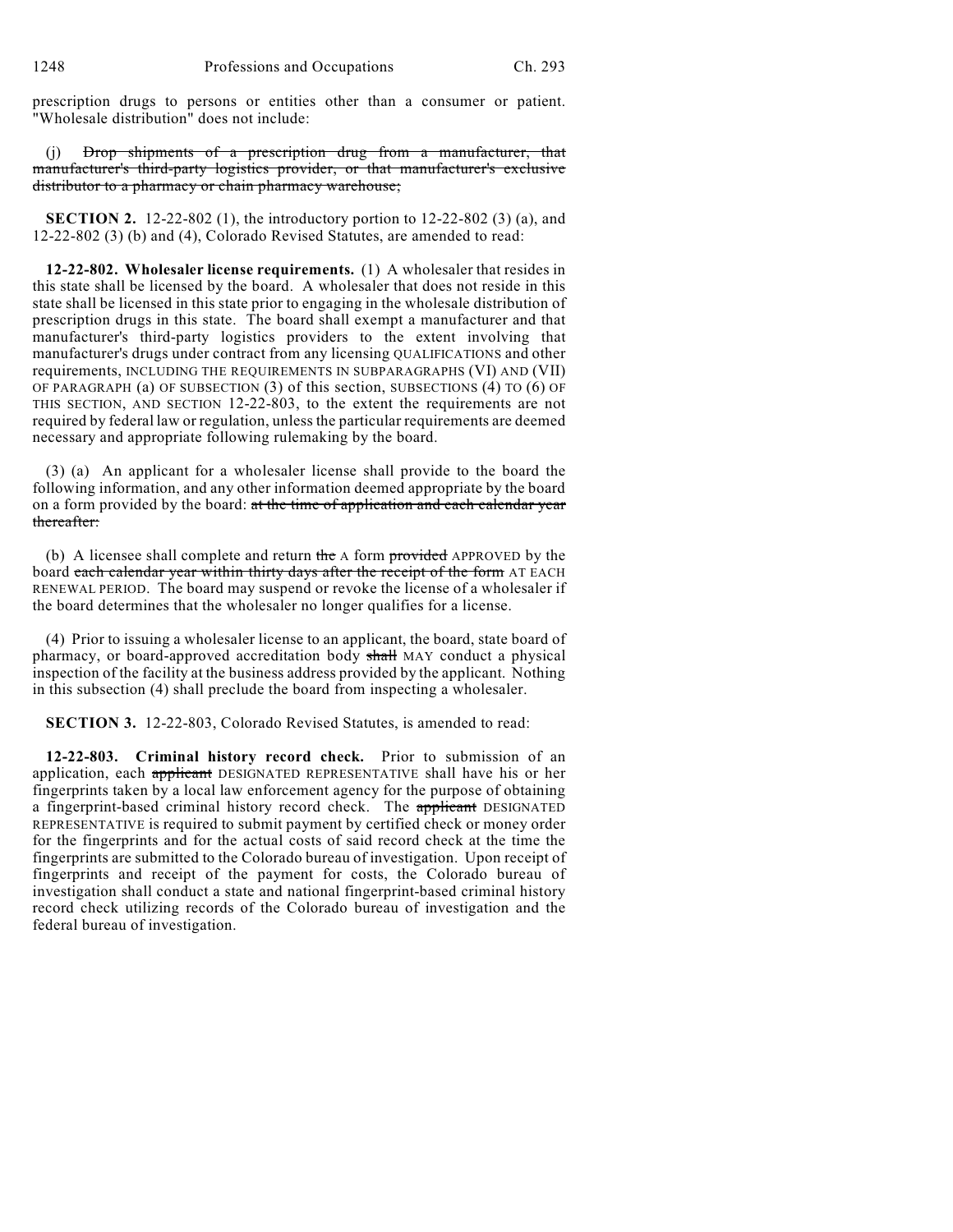**SECTION 4.** 12-22-804 (1), (2), and (3), Colorado Revised Statutes, are amended to read:

**12-22-804. Restrictions on transactions.** (1) A wholesaler shall receive prescription drug returns or exchanges from a pharmacy or a chain pharmacy warehouse pursuant to the terms and conditions of the agreement between the wholesale distributor and the pharmacy or chain pharmacy warehouse. The returns or exchanges shall include the returns of expired, damaged, and recalled, OR OTHERWISE UNSALEABLE pharmaceutical product SHALL BE DISTRIBUTED BY THE RECEIVING WHOLESALE DISTRIBUTOR ONLY to either the original manufacturer or to a third-party returns processor. and such THE returns or exchanges OF PRESCRIPTION DRUGS, SALEABLE OR UNSALEABLE, INCLUDING ANY REDISTRIBUTION BY A RECEIVING WHOLESALER shall not be subject to the pedigree requirements of section 12-22-805, SO LONG AS THE DRUGS ARE EXEMPT FROM THE PEDIGREE REQUIREMENT OF THE FEDERAL FOOD AND DRUG ADMINISTRATION'S CURRENTLY APPLICABLE "PRESCRIPTION DRUG MARKETING ACT OF 1987" GUIDANCE. The pharmacies, chain pharmacy warehouses, and cooperative pharmacy warehouses shall be responsible for ensuring that the prescription drugs returned are what they purport to be and shall ensure that those returned prescription drugs were stored under proper conditions since their receipt. Wholesalers shall be held accountable for policing their returns process and helping to ensure that their operations are secure and do not permit the entry of adulterated or counterfeit product. A pharmacist shall not knowingly return a medication that is not what it purports to be.

(2) A manufacturer or wholesaler shall furnish prescription drugs only to a person licensed by the board BOARD-REGISTERED OUTLET OR PRACTITIONER AUTHORIZED BY LAW TO PRESCRIBE THE DRUGS. Before furnishing prescription drugs to a person OR ENTITY not known to the manufacturer or wholesaler, the manufacturer or wholesaler shall affirmatively verify that the person OR ENTITY is legally authorized to receive the prescription drugs by contacting the board.

(3) Prescription drugs furnished by a manufacturer or wholesaler shall be delivered only to the premises listed on the license. The manufacturer or wholesaler may furnish prescription drugs to an authorized person or agent of the person listed on the license if the identity and authorization of the recipient is properly established and the method of receipt is employed only to meet the immediate needs of a particular patient of the authorized person or agent.

**SECTION 5.** 12-22-805 (5), Colorado Revised Statutes, is amended to read:

**12-22-805. Records - study - authentication - pedigree.** (5) A purchaser or wholesaler shall maintain each pedigree for three years from AFTER the date of the sale or transfer of the prescription drug and shall make the pedigree available for inspection or use within five business days upon the request of an authorized law enforcement officer OR AN AUTHORIZED AGENT OF THE BOARD.

**SECTION 6. Effective date.** This act shall take effect at 12:01 a.m. on the day following the expiration of the ninety-day period after final adjournment of the general assembly that is allowed for submitting a referendum petition pursuant to article V, section 1 (3) of the state constitution, (August 8, 2007, if adjournment sine